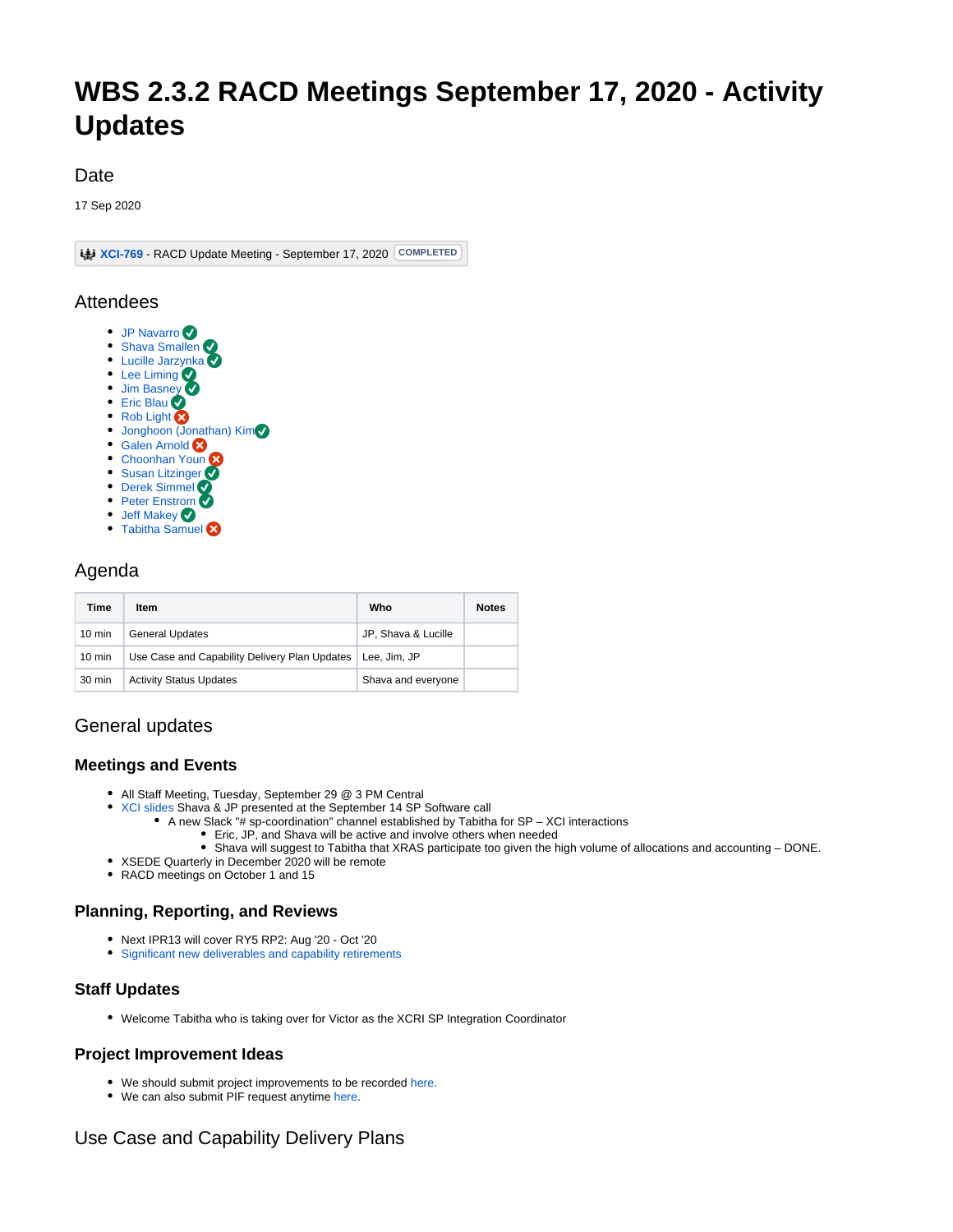#### **Capability Delivery Plans and Use Cases**

- No new CDPs since our last meeting.
- No new use cases or use stories.
- Lee has been putzing around asking various XSEDE groups to "validate" the many user stories we received over the last month or so, so we can add them to the repository and get started on CDPs. Mostly asking if the user stories are current possible, partly possible, or not possible.

#### **UREP Process**

- [Lucille Jarzynka](https://confluence.xsede.org/display/~jarzynka) to verify UREP participants
- [Lee Liming](https://confluence.xsede.org/display/~liming) to start preparing use cases for review

## Integration Assistance Engagements

| Key         | <b>Summary</b>                                                                                    | т       | Assignee                | P | <b>Status</b>         | <b>Last Comment</b>                                                                                                                                                                                                                                                                                                                                                |
|-------------|---------------------------------------------------------------------------------------------------|---------|-------------------------|---|-----------------------|--------------------------------------------------------------------------------------------------------------------------------------------------------------------------------------------------------------------------------------------------------------------------------------------------------------------------------------------------------------------|
| XCI-<br>751 | <b>OAuth based SSH login</b><br>capability integration<br>engagement                              | $\circ$ | Unassign<br>ed          | ۰ | IN<br><b>PROGRESS</b> | Engagement started in 2019 with Globus and expanded in 2020 to<br>SciTokens.                                                                                                                                                                                                                                                                                       |
| XCI-<br>750 | <b>Group Management services CI</b><br>integration engagements                                    | $\circ$ | <b>JP</b><br>Navarro    | ٠ | IN<br><b>PROGRESS</b> | JIRA tasks created for the three COmanage implementation phases.<br>Scheduled a phase 1/beta user story and use case meeting on 9-18-<br>2020 with Project Office representatives focused on WBS/staff and SP<br>related lists/groups.                                                                                                                             |
| XCI-<br>749 | Pegasus workflow CI integration<br>engagement                                                     | $\circ$ | <b>JP</b><br>Navarro    | ۰ | IN<br><b>PROGRESS</b> | Status received from Mats on 7/7/2020: We are working on<br>documentation for the upcoming Pegasus 5.0 release and should soon<br>have something to share. I'll let you know.                                                                                                                                                                                      |
| XCI-<br>748 | <b>National Center for Genome</b><br><b>Analysis Support (NCGAS) CI</b><br>integration engagement | $\circ$ | <b>JP</b><br>Navarro    | ۰ | IN<br><b>PROGRESS</b> | Formally launched through a meeting in Feb '20.                                                                                                                                                                                                                                                                                                                    |
| XCI-<br>663 | <b>Cross-campus Resource</b><br>Discovery collaboration and<br>community building                 | $\circ$ | <b>JP</b><br>Navarro    | 《 | IN<br><b>PROGRESS</b> | Discussed the need for Curated Guide data entry capability.                                                                                                                                                                                                                                                                                                        |
| XCI-<br>521 | Kepler workflow CI integration<br>engagement                                                      | $\circ$ | Shava<br><b>Smallen</b> | 《 | IN<br><b>PROGRESS</b> | After speaking with Kepler developer will do the following<br>1) Increase size of VM to s1.xxlarge<br>2) Confirm biolinux example workflow runs on Comet<br>3) Draft documentation<br>4) Have Susan do testing and release<br>Will start on a second phase based on JupyterHub / Kepler Web View<br>daemon in ~1 month. This will need integration with SSH OAuth. |
| XCI-<br>485 | Open Storage Network (OSN) CI<br>integration engagement                                           | $\circ$ | <b>JP</b><br>Navarro    |   | IN<br><b>PROGRESS</b> | Our May 21 meeting left us wondering how exactly XCI can help. We're<br>thinking about it.                                                                                                                                                                                                                                                                         |

[7 issues](https://jira.xsede.org/secure/IssueNavigator.jspa?reset=true&jqlQuery=issuetype+%3D+%22XCI+Integration+Assistance+Engagement%22+and+status+not+in+%28Closed%2C+Backlog%29++&src=confmacro)

## Activity Status Updates

Before each meeting **add a brief progress comment to your tasks** below by clicking on the JIRA task (the last comment will show up in the agenda). Please include the following info:

- Anything affecting progress
- Potential new efforts we should consider

To remove tasks that you didn't work on since the last meeting, edit this page, click on the activity list graphic below your name, and uncheck tasks.

## **[Lee Liming](https://confluence.xsede.org/display/~liming)**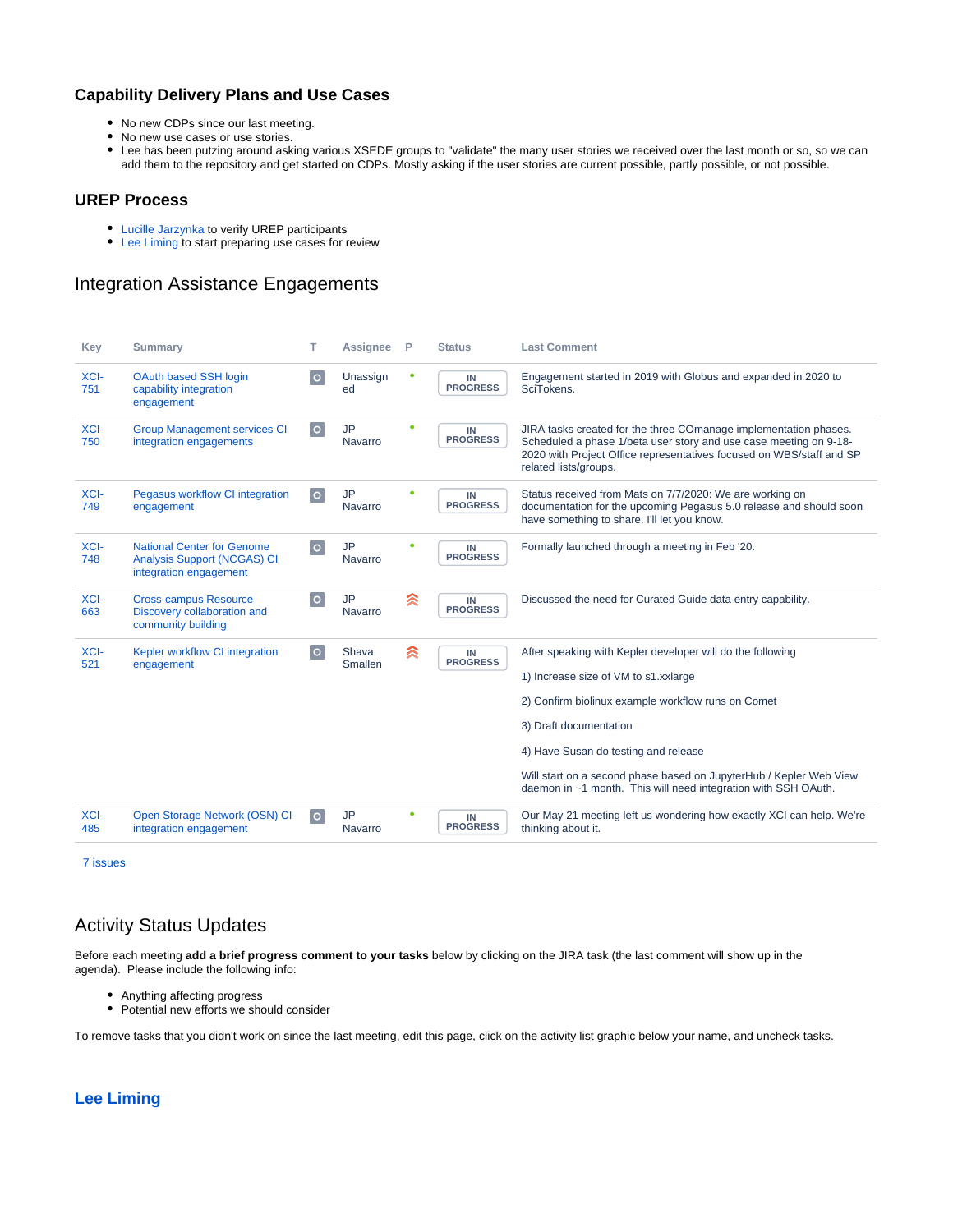| Key         | <b>Summary</b>                                                                      |              | Assignee      | P | <b>Status</b>                                    | <b>Last Comment</b>                                                                                                                                                                                                                                              |
|-------------|-------------------------------------------------------------------------------------|--------------|---------------|---|--------------------------------------------------|------------------------------------------------------------------------------------------------------------------------------------------------------------------------------------------------------------------------------------------------------------------|
| XCI-<br>765 | <b>Create and review Group</b><br>Management user stories,<br>use cases, and CDPs   | $\circ$      | JP<br>Navarro | ≋ | <b>PREPARE</b><br><b>ACTIVITY</b><br><b>PLAN</b> | Notes from our meeting with Leslie and Noni covering how XSEDE PMs<br>manage staff-related data systems (including groups) have been added to<br>this document:<br>https://docs.google.com/document/d<br>/1yoGhYWsNNnr2kehNkDzEOd5B1i1IXZCSSNkY3eSUZT4/edit      |
| XCI-<br>607 | Update user needs around<br>SSH access to resources                                 | $\checkmark$ | Lee<br>Liming |   | IN<br><b>PROGRESS</b>                            | Notes from PEARC BOF: https://docs.google.com/document/d<br>/1sqRJyNLqJwva5K2w7JrsliSEtCKGPCkvcSUIQYc32r8/edit?usp=sharing                                                                                                                                       |
| XCI-<br>519 | Organize information, roles,<br>responsibilities for XSEDE's<br>Globus subscription | $\checkmark$ | Lee<br>Liming |   | IN<br><b>PROGRESS</b>                            | Detailed task list is here: https://docs.google.com/document/d<br>/1VbULsw9wrl1P7v3SJkPqKUzkbCMqFSSpH4nYqbuK r4/edit#heading=h.<br>xlxtbf1ok076                                                                                                                  |
| XCI-<br>496 | SSH with OAuth (OIDC<br>/OAuth SSH service and<br>client)                           | $\circ$      | Lee<br>Liming |   | <b>DESIGN</b>                                    | SciTokens PR has been merged in the OAuth-SSH GitHub repo. Lee is<br>assigned to finalize the design doc, which was started many months ago.<br>This most likely will need to begin with a meeting, which Lee will begin<br>planning when Jim returns next week. |

### **[Jim Basney](https://confluence.xsede.org/display/~jbasney)**

| Key         | <b>Summary</b>                                                                                                                          |         | Assignee             | P | <b>Status</b>         | <b>Last Comment</b>                                                                                                   |
|-------------|-----------------------------------------------------------------------------------------------------------------------------------------|---------|----------------------|---|-----------------------|-----------------------------------------------------------------------------------------------------------------------|
| XCI-<br>707 | Evaluate AARC-G048 (Guidelines for Secure Operation of<br>Attribute Authorities and other issuers of access statements) for<br>adoption | q,      | Jim<br><b>Basney</b> |   | IN<br><b>PROGRESS</b> | As of the 2020-09-14 AEGIS VC.<br>this document is ready for my re-<br>review.                                        |
| XCI-<br>757 | Update idp.xsede.org to current InCommon TAP container                                                                                  | $\circ$ | Jim<br><b>Basney</b> | ଛ | <b>DEVELOPMENT</b>    | Design/security review passed.                                                                                        |
| XCI-<br>691 | COmanage Group Management phase 1/beta of XSEDE WBS<br>/staff list                                                                      | $\circ$ | Jim<br><b>Basney</b> | ଛ | <b>DESIGN</b>         | https://confluence.xsede.org<br>/display/XT/September+18%<br>$2C+2020+$<br>+Group+Management+User+Stories             |
| XCI-<br>694 | Add SciTokens support to SSH with OAuth                                                                                                 | $\circ$ | Jim<br><b>Basney</b> | 衾 | <b>DESIGN</b>         | https://confluence.xsede.org<br>/display/XT/WBS+2.3.2<br>+OAuth+SSH+Technical+Discussio<br>n+2020-09-03+Meeting       |
| XCI-<br>339 | Replace weblogin.xsede.org with CILogon and idp.xsede.org                                                                               | $\circ$ | Jim<br><b>Basney</b> | ۰ | <b>DESIGN</b>         | Received updated weblogin.xsede.<br>org stats from Lee. Need to<br>incorporate them into the design<br>doc ASAP.      |
| XCI-<br>205 | Identify user X.509 credential assurance use cases and how to<br>maintain them with OpenID                                              | $\circ$ | Jim<br>Basney        |   | <b>DESIGN</b>         | On our September 8 TAGPMA<br>meeting, we discussed holding a<br>workshop about assurance for<br>tokens later in 2020. |

[6 issues](https://jira.xsede.org/secure/IssueNavigator.jspa?reset=true&jqlQuery=filter%3D12900+and+%28%22Activity+Lead%22+%3D+jbasney+or++assignee+%3D+jbasney+or+Testers+%3D+jbasney%29+order+by+status+&src=confmacro)

## **[Galen Arnold](https://confluence.xsede.org/display/~arnoldg)**

**Key Summary T Assignee P Status Last Comment**

[No issues found](https://jira.xsede.org/secure/IssueNavigator.jspa?reset=true&jqlQuery=filter%3D12900+and+%28%22Activity+Lead%22+%3D+arnoldg+or++assignee+%3D+arnoldg+or+Testers+%3D+arnoldg%29+order+by+status+&src=confmacro)

**[Eric Blau](https://confluence.xsede.org/display/~eblau)**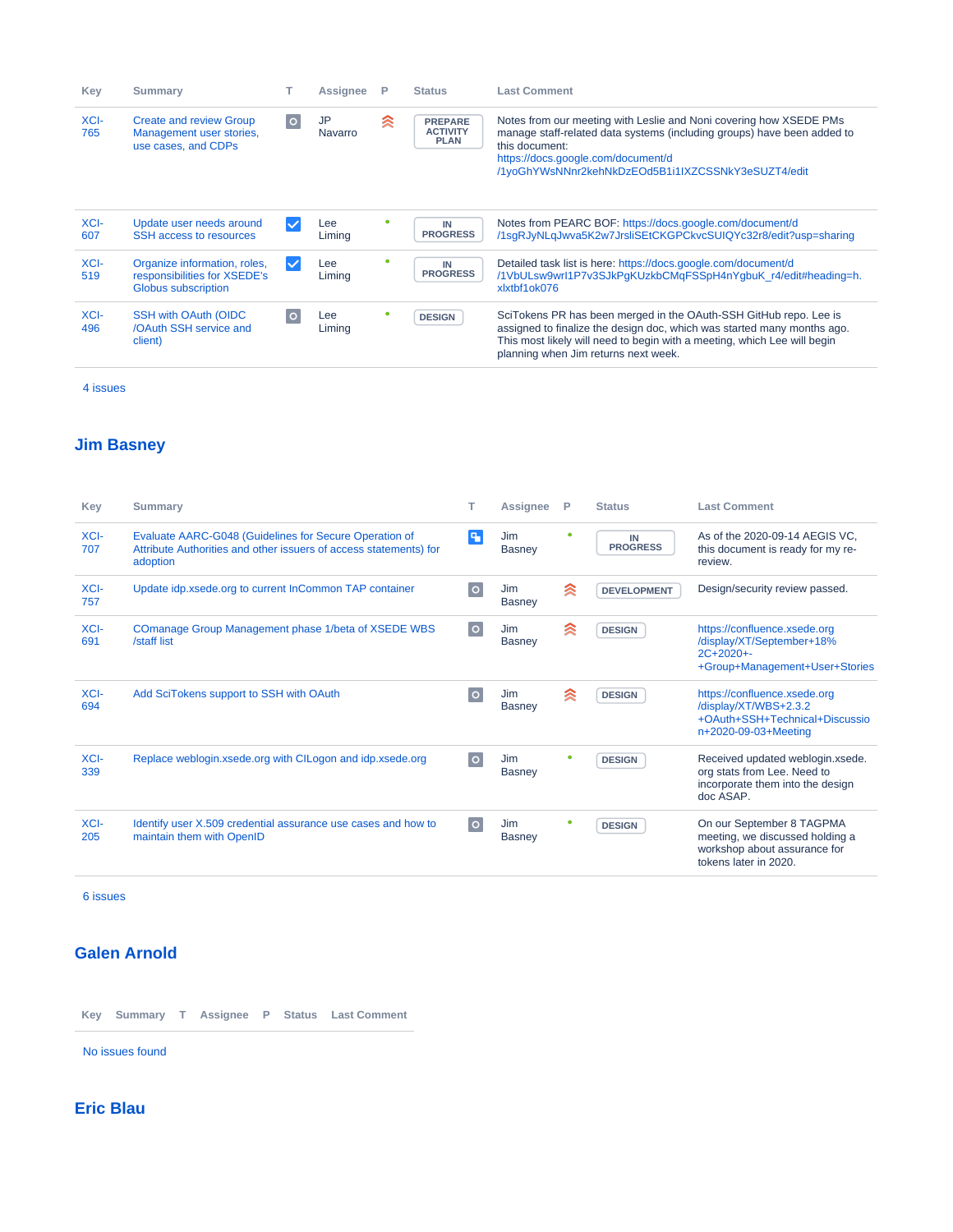| Kev         | <b>Summary</b>                                                |        | Assignee  | P. | <b>Status</b>         | <b>Last Comment</b>                                                                                                                                                    |
|-------------|---------------------------------------------------------------|--------|-----------|----|-----------------------|------------------------------------------------------------------------------------------------------------------------------------------------------------------------|
| XCI-<br>101 | Deliver XSEDE GCS deployment and configuring<br>documentation | $\div$ | Eric Blau | ≋  | IN<br><b>PROGRESS</b> | Todo: make sure to include identity mapping<br>https://jira.xsede.org/browse/XCI-196<br>https://docs.globus.org/globus-connect-server/v5.4<br>/identity-mapping-quide/ |
| 1 issue     |                                                               |        |           |    |                       |                                                                                                                                                                        |

#### **[Choonhan Youn](https://confluence.xsede.org/display/~cyoun)**

| Key         | <b>Summary</b>                                                                        | т       | <b>Assignee</b>   | P | <b>Status</b>               | <b>Last Comment</b>                                                                                                                                                                                                                                                                                                                                                                                                          |
|-------------|---------------------------------------------------------------------------------------|---------|-------------------|---|-----------------------------|------------------------------------------------------------------------------------------------------------------------------------------------------------------------------------------------------------------------------------------------------------------------------------------------------------------------------------------------------------------------------------------------------------------------------|
| XCI-<br>752 | <b>Implement RSP XSEDE community</b><br>software discovery                            | $\pm$   | Choonha<br>n Youn |   | $\sf IN$<br><b>PROGRESS</b> | Base API:<br>• https://info.xsede.org/wh1/resource-api/v3/resource_esearch/<br>API filter arguments:<br>• affiliations=xsede.org<br>resource_groups=Software<br>• relation=!urn:ogf:glue2:info.xsede.org:resource:rsp:support.<br>organizations:drupalnodeid:1553<br>Display Aggregations / Facts:<br>$•$ Type<br>• Provider<br>No need to display Institution/Affiliation or Resource Group since<br>they are pre-selected. |
| XCI-<br>628 | Improve RSP software discovery by<br>using the Resource Catalog V3                    | $\pm$   | Choonha<br>n Youn | 《 | IN<br><b>PROGRESS</b>       | Base API:<br>• https://info.xsede.org/wh1/resource-api/v3/resource_esearch/<br>API filter arguments:<br>• resource groups=Software<br>Display Aggregations / Facts:<br>• Affiliation<br>$•$ Type<br>• Provider<br>No need to display Resource Group since it is pre-selected.                                                                                                                                                |
| XCI-<br>245 | Identify and select tools for creating<br>and sharing metadata to enable<br>discovery | $\circ$ | Shava<br>Smallen  | ≋ | IN<br><b>PROGRESS</b>       | Got results from Julie on July 8. Shava Smallen emailed Julie and<br>asked her to close out survey and send us any new results. Susan<br>Litzinger will review content next.                                                                                                                                                                                                                                                 |
| 3 issues    |                                                                                       |         |                   |   |                             |                                                                                                                                                                                                                                                                                                                                                                                                                              |

#### **[Peter Enstrom](https://confluence.xsede.org/display/~enstrom)**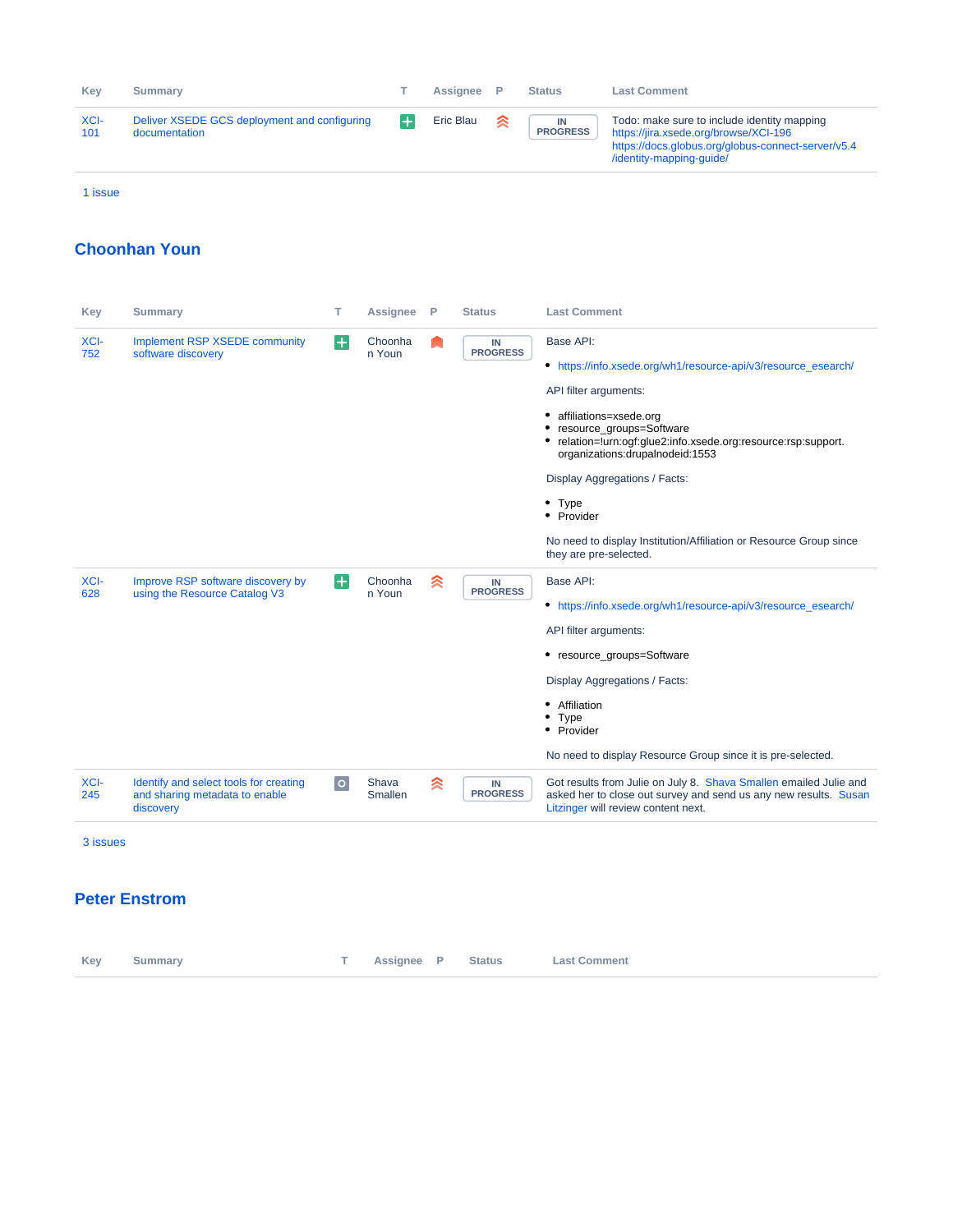| XCI-<br>488 | Load XSEDE training offerings into the<br>Resource Catalog V3 to enable<br>discovery | ╊ | Peter<br>Enstrom |  | IN<br><b>PROGRESS</b> | Code is complete with these issues remaining:<br>1. Create a Google service account and install the created<br>authentication file under the home directory of the user that will<br>run the script. (Using a hard coded path now.<br>2. ResourceV3.indexing() is throwing an error, currently<br>commented out.<br>3. Update the README file with instructions for Google<br>authentication and for the entries that are needed in the<br>warehouse catalog table.<br>4. Double check correctness of new warehouse records being<br>created.<br>5. Put code in git |
|-------------|--------------------------------------------------------------------------------------|---|------------------|--|-----------------------|---------------------------------------------------------------------------------------------------------------------------------------------------------------------------------------------------------------------------------------------------------------------------------------------------------------------------------------------------------------------------------------------------------------------------------------------------------------------------------------------------------------------------------------------------------------------|
|-------------|--------------------------------------------------------------------------------------|---|------------------|--|-----------------------|---------------------------------------------------------------------------------------------------------------------------------------------------------------------------------------------------------------------------------------------------------------------------------------------------------------------------------------------------------------------------------------------------------------------------------------------------------------------------------------------------------------------------------------------------------------------|

# **[Jonghoon \(Jonathan\) Kim](https://confluence.xsede.org/display/~jkm)**

| Key         | <b>Summary</b>                                                            | т                  | <b>Assignee</b>                      | P | <b>Status</b>               | <b>Last Comment</b>                                                                                                                                                                                                                                                                                                                                                                                                                                                                                                                                                                                                                                                                                                                                                                                                                                                                                                                                                                                                                                                                                                                                                                                                                                                                                                                                                                                                                                                                                                                                                                                                                                                                                                                                                                                                                                                                                                                                                                                                                                                                                                                                 |
|-------------|---------------------------------------------------------------------------|--------------------|--------------------------------------|---|-----------------------------|-----------------------------------------------------------------------------------------------------------------------------------------------------------------------------------------------------------------------------------------------------------------------------------------------------------------------------------------------------------------------------------------------------------------------------------------------------------------------------------------------------------------------------------------------------------------------------------------------------------------------------------------------------------------------------------------------------------------------------------------------------------------------------------------------------------------------------------------------------------------------------------------------------------------------------------------------------------------------------------------------------------------------------------------------------------------------------------------------------------------------------------------------------------------------------------------------------------------------------------------------------------------------------------------------------------------------------------------------------------------------------------------------------------------------------------------------------------------------------------------------------------------------------------------------------------------------------------------------------------------------------------------------------------------------------------------------------------------------------------------------------------------------------------------------------------------------------------------------------------------------------------------------------------------------------------------------------------------------------------------------------------------------------------------------------------------------------------------------------------------------------------------------------|
| XCI-<br>745 | Load RDR resources into the<br>Resource Catalog V3 to enable<br>discovery | $\left  + \right $ | Jonghoon<br>(Jonathan)<br><b>Kim</b> | ۰ | $\sf IN$<br><b>PROGRESS</b> | I have been working on developing code for loading RDR's<br>Organization data to ResourceV3 local and standard tables.<br>Details:                                                                                                                                                                                                                                                                                                                                                                                                                                                                                                                                                                                                                                                                                                                                                                                                                                                                                                                                                                                                                                                                                                                                                                                                                                                                                                                                                                                                                                                                                                                                                                                                                                                                                                                                                                                                                                                                                                                                                                                                                  |
|             |                                                                           |                    |                                      |   |                             | • Testing loading new data and removing old data over the<br>ResourceV3 standard table.<br>• Worked on updating code to handle multiple organization data<br>loading for ResourceV3 standard table.<br>• Tested loading new data and removing old data over the<br>ResourceV3 local table.<br>• Updated code to handle multiple organization data loading for<br>ResourceV3 local table.<br>• Worked on code to handle organization related relational data<br>which will be used later when loading resources data.<br>• Worked on code for loading organization data from RDR to<br>Resource V3 standard table. (single organization loading case)<br>. Worked to clarify GlobalURN ID for ResourceV3 for RDR data<br>with JP's support. Updated it for the organization data loading<br>code accordingly.<br>• For organization data: "urn:glue2:info.xsede.org:resource:<br>rdr:organization: <organizationid>"<br/>For base-resource data: "urn:glue2:info.xsede.org:resource:<br/>rdr:resource.base:<resourceid>"<br/>• For sub-resource data: "urn:glue2:info.xsede.org:resource:<br/>rdr:resource.sub:<resourceid>"<br/>• An example ID for organization data, for ResourceV3's local<br/>and standard table is 'urn:ogf:glue2:info.xsede.org:resource:<br/>rdr:organization:506'<br/>• For RDRPROVIDER_URN[] to keep relational values for<br/>organization data, used item['rdr.organizationid'] as its index.<br/>• Addressed a bug with Delete_OLD() with JP, which failed to<br/>remove old data from ResourceV3.<br/>• Added below section for RDR loading to route_resource.conf<br/>"LOCALTYPE": "Resource Description Site Information",<br/>"CATALOGURN": "urn:ogf:glue2:info.xsede.org:catalog:rdr:<br/>resources".<br/>"URNPREFIX": "urn:ogf:glue2:info.xsede.org:resource:rdr:",<br/>"SOURCEDEFAULTURL": "https://rdr.xsede.org",<br/>"DESTINATION": "function: Write RDR Main"<br/>• Plan to use these four functions for loading RDR data<br/>• def Write_RDR_Main()<br/>def Write_RDR_Providers_Sub()<br/>• def Write RDR Resources Sub()<br/>• def Write_RDR_SubResources_Sub()</resourceid></resourceid></organizationid> |

[1 issue](https://jira.xsede.org/secure/IssueNavigator.jspa?reset=true&jqlQuery=filter%3D12900+and+%28%22Activity+Lead%22+%3D+jkm+or++assignee+%3D+jkm+or+Testers+%3D+jkm%29+order+by+status++&src=confmacro)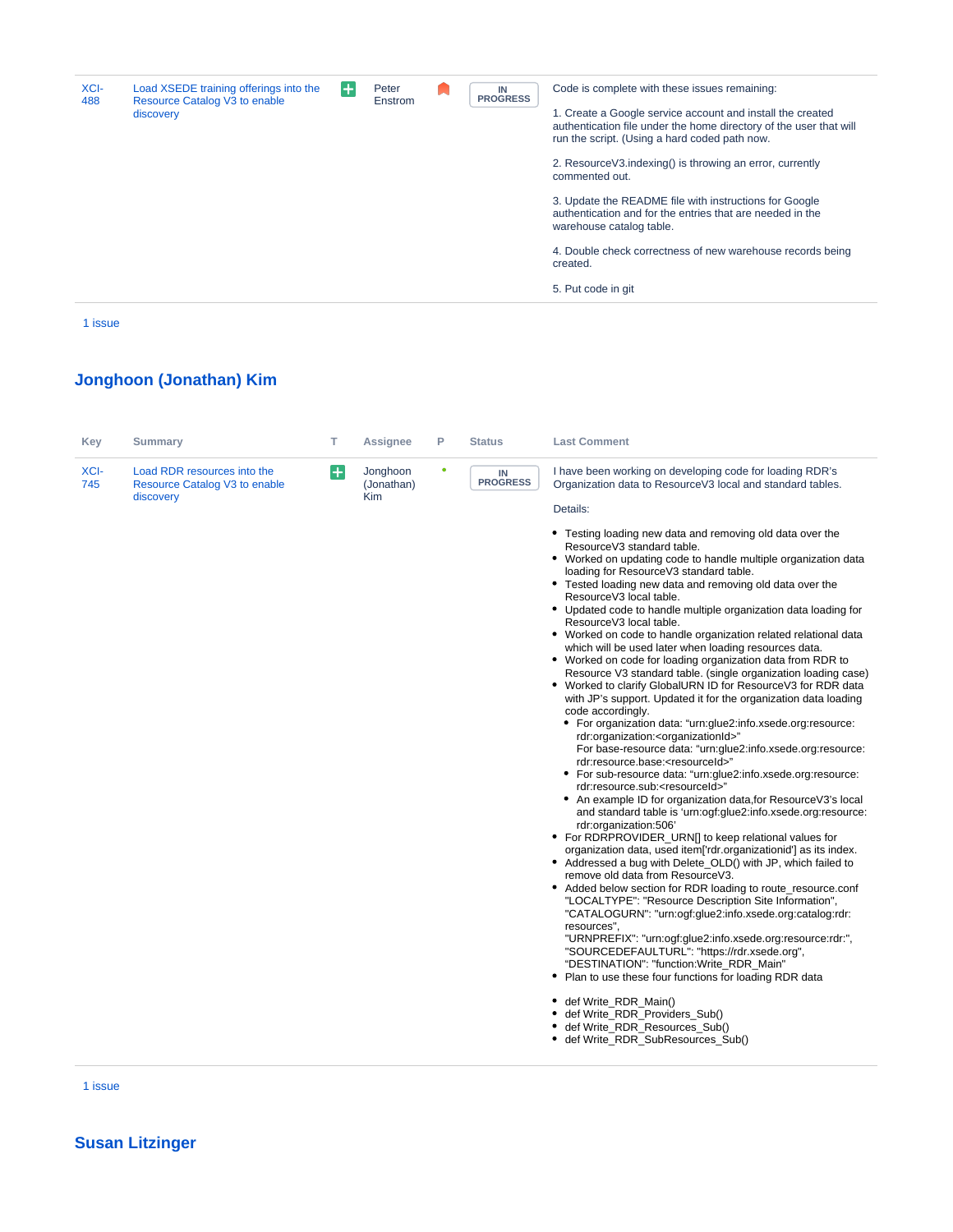| Key         | <b>Summary</b>                                                                        | Assignee                | P | <b>Status</b>         | <b>Last Comment</b>                                                                                                                                                          |
|-------------|---------------------------------------------------------------------------------------|-------------------------|---|-----------------------|------------------------------------------------------------------------------------------------------------------------------------------------------------------------------|
| XCI-<br>665 | Publish user documentation on how to<br>use containers on XSEDE                       | Susan<br>Litzinger      |   | <b>PROGRESS</b>       |                                                                                                                                                                              |
| XCI-<br>245 | Identify and select tools for creating<br>and sharing metadata to enable<br>discovery | Shava<br><b>Smallen</b> | ≋ | IN<br><b>PROGRESS</b> | Got results from Julie on July 8. Shava Smallen emailed Julie and<br>asked her to close out survey and send us any new results. Susan<br>Litzinger will review content next. |

# **[Derek Simmel](https://confluence.xsede.org/display/~dsimmel)**

| Kev         | Summarv                                                                               | Assignee                |   | Status                | <b>Last Comment</b>                                                                                                                                                          |
|-------------|---------------------------------------------------------------------------------------|-------------------------|---|-----------------------|------------------------------------------------------------------------------------------------------------------------------------------------------------------------------|
| XCI-<br>245 | Identify and select tools for creating<br>and sharing metadata to enable<br>discovery | Shava<br><b>Smallen</b> | ≋ | IN<br><b>PROGRESS</b> | Got results from Julie on July 8. Shava Smallen emailed Julie and<br>asked her to close out survey and send us any new results. Susan<br>Litzinger will review content next. |

[1 issue](https://jira.xsede.org/secure/IssueNavigator.jspa?reset=true&jqlQuery=filter%3D12900+and+%28%22Activity+Lead%22+%3D+dsimmel+or++assignee+%3D+dsimmel+or+Testers+%3D+dsimmel%29+order+by+status+&src=confmacro)

## **[Jeff Makey](https://confluence.xsede.org/display/~jdmakey)**

| Key         | <b>Summary</b>                                                       |    | Assignee      | P | <b>Status</b>         | <b>Last Comment</b>                                                                                                                                                                                                                                                                                                                                                                                                                       |
|-------------|----------------------------------------------------------------------|----|---------------|---|-----------------------|-------------------------------------------------------------------------------------------------------------------------------------------------------------------------------------------------------------------------------------------------------------------------------------------------------------------------------------------------------------------------------------------------------------------------------------------|
| XCI-<br>753 | <b>Add SciTokens</b><br>support to SSH<br>with OAuth:<br>Development | ъ, | Jeff<br>Makev | ଛ | IN<br><b>PROGRESS</b> | believe Jeff Makey should have access to this repo already.                                                                                                                                                                                                                                                                                                                                                                               |
| XCI-<br>754 | <b>Review the</b><br><b>CVMFS</b> security<br>documentation          | ٩, | Jeff<br>Makev | ≋ | IN<br><b>PROGRESS</b> | The public PGP key used to sign OSG rpm packages such as cymfs-config-osg-2.0-2.<br>osq34.el7.noarch is in the RPM-GPG-KEY-OSG file linked at https://repo.<br>opensciencegrid.org/osg/. The name on that key is OSG Software Team (RPM)<br>Signing Key for Koji Packages) <vdt-support@opensciencegrid.org>.<br/>Do we need a statement of their handling practices for the corresponding private key?</vdt-support@opensciencegrid.org> |

[2 issues](https://jira.xsede.org/secure/IssueNavigator.jspa?reset=true&jqlQuery=filter%3D12900+and+%28%22Activity+Lead%22+%3D+jdmakey+or++assignee+%3D+jdmakey+or+Testers+%3D+jdmakey%29+order+by+status++&src=confmacro)

#### **[JP Navarro](https://confluence.xsede.org/display/~navarro)**

| Key         | <b>Summary</b>                                                   |         | Assignee                    |   | <b>Status</b>                          | <b>Last Comment</b>                                                                                                                                                                                                                   |
|-------------|------------------------------------------------------------------|---------|-----------------------------|---|----------------------------------------|---------------------------------------------------------------------------------------------------------------------------------------------------------------------------------------------------------------------------------------|
| XCI-<br>757 | Update idp.xsede.org to current<br><b>InCommon TAP container</b> | $\circ$ | <b>Jim</b><br><b>Basney</b> | ≋ | <b>DEVELOPMENT</b>                     | Design/security review passed.                                                                                                                                                                                                        |
| XCI-<br>750 | <b>Group Management services CI</b><br>integration engagements   | $\circ$ | <b>JP</b><br>Navarro        |   | IN<br><b>PROGRESS</b>                  | JIRA tasks created for the three COmanage implementation<br>phases. Scheduled a phase 1/beta user story and use case<br>meeting on 9-18-2020 with Project Office representatives<br>focused on WBS/staff and SP related lists/groups. |
| XCI-<br>743 | Pilot resource discovery web browser<br>applications (Web Apps)  | $\circ$ | <b>JP</b><br>Navarro        |   | <b>PREPARE</b><br><b>ACTIVITY PLAN</b> | Updated Information Services API CORS settings to enable<br>Javascript queries.                                                                                                                                                       |
| XCI-<br>706 | Produce XSEDE software copyright and<br>licensing documentation  | $\circ$ | David<br>Hart               | œ | IN<br><b>PROGRESS</b>                  | Held meeting on 9-17-2020 and finalized deliverables and<br>release tasks to be completed in Sept. 2020.                                                                                                                              |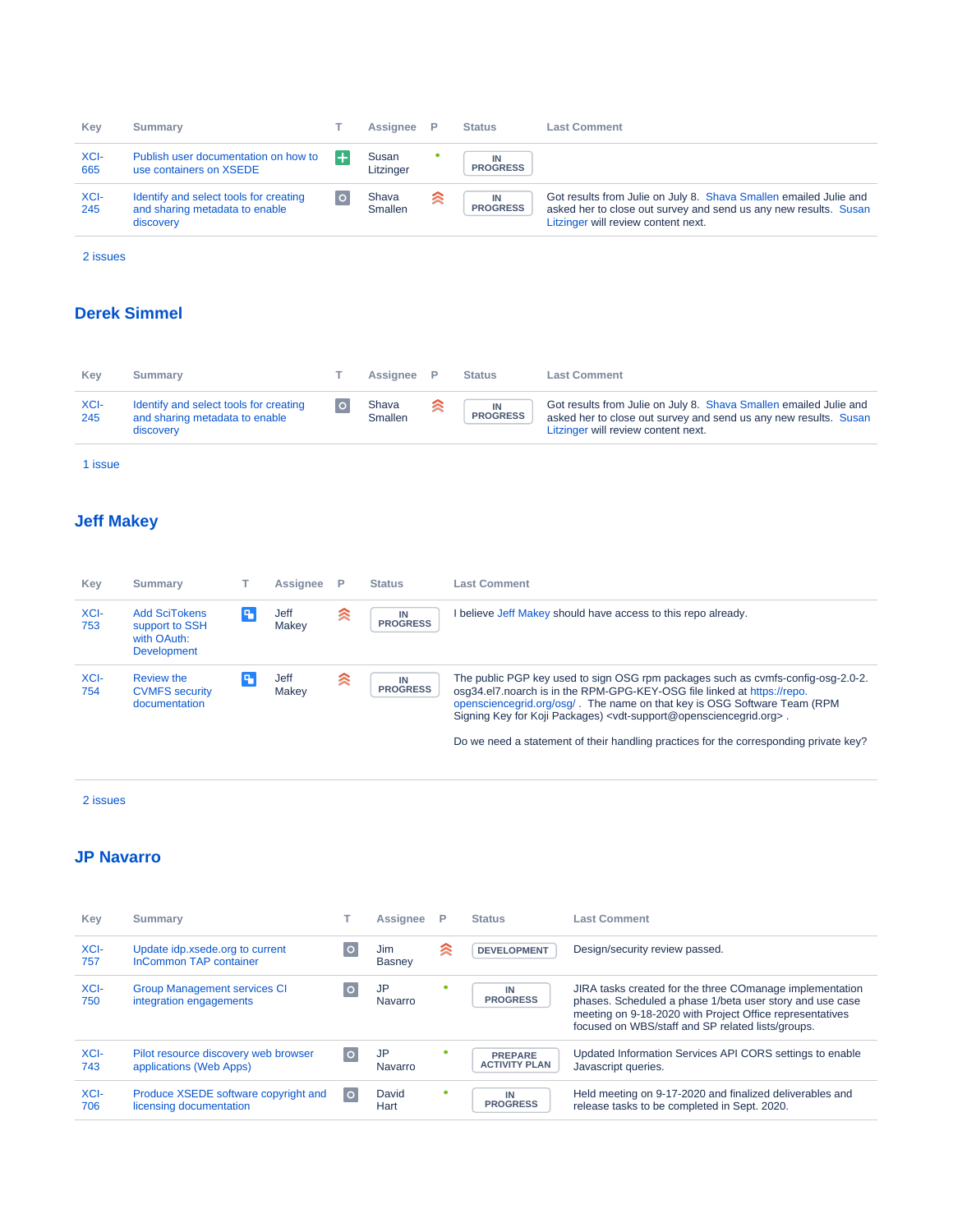| XCI-<br>663 | <b>Cross-campus Resource Discovery</b><br>collaboration and community building                                                 | $\circ$ | JP<br>Navarro        | ≋ | IN<br><b>PROGRESS</b>                  | Discussed the need for Curated Guide data entry capability.                                                                                                                                                                                                                |
|-------------|--------------------------------------------------------------------------------------------------------------------------------|---------|----------------------|---|----------------------------------------|----------------------------------------------------------------------------------------------------------------------------------------------------------------------------------------------------------------------------------------------------------------------------|
| XCI-<br>547 | Evolve the Information Services<br>Resources V3 Schema to support more<br>resource types and other information<br>repositories |         | <b>JP</b><br>Navarro |   | <b>PREPARE</b><br><b>ACTIVITY PLAN</b> | Implemented and almost ready to deploy in production<br>improved aggregate/facet results response for providers<br>/relations which will include: (Display) Name, Count, and ID<br>for sub-queries. Implemented relation caching to maintain<br>Elasticsearch performance. |
| XCI-<br>329 | Implement manual registration of<br>Vendor, Packaged, and Operational<br>software in the RSP                                   | $\circ$ | Shava<br>Smallen     | ≋ | <b>DESIGN</b><br><b>REVIEW</b>         | Choonhan Youn deployed in production.<br>Finally Shava Smallen and JP Navarro need to release:<br>announce to RSP news, announce through newsletters,<br>notify initial users, and close this task.                                                                        |
| XCI-<br>231 | <b>Formalize the Community Software</b><br>Area (CSA) Capability                                                               | $\circ$ | JP<br>Navarro        | ≋ | <b>DEVELOPMENT</b>                     | JP implementing aggregation/facet improvements (XCI-547)<br>for use in communicate software discovery interface.                                                                                                                                                           |

# **[Shava Smallen](https://confluence.xsede.org/display/~ssmallen)**

| Key         | <b>Summary</b>                                                                                                                                               | T.           | Assignee                | P | <b>Status</b>                 | <b>Last Comment</b>                                                                                                                                                                                                                                                                                                                                                                                                                                                                                                                                                                                                                                                                                                                                                                                                                                                                                                      |
|-------------|--------------------------------------------------------------------------------------------------------------------------------------------------------------|--------------|-------------------------|---|-------------------------------|--------------------------------------------------------------------------------------------------------------------------------------------------------------------------------------------------------------------------------------------------------------------------------------------------------------------------------------------------------------------------------------------------------------------------------------------------------------------------------------------------------------------------------------------------------------------------------------------------------------------------------------------------------------------------------------------------------------------------------------------------------------------------------------------------------------------------------------------------------------------------------------------------------------------------|
| XCI-<br>685 | Create an<br>updated<br><b>XSEDE-</b><br>Production-<br>config.centos<br>rpm for<br>CentOS 8,<br>and convert<br>GT <sub>6</sub><br>packages to<br><b>GCT</b> | $\checkmark$ | Shava<br>Smallen        |   | IN<br><b>PROGRESS</b>         | Assigning to Shava for final news announcement review and release.                                                                                                                                                                                                                                                                                                                                                                                                                                                                                                                                                                                                                                                                                                                                                                                                                                                       |
| XCI-<br>656 | <b>Pilot XSEDE</b><br><b>CVMFS</b><br>service                                                                                                                | $+$          | Shava<br>Smallen        |   | ${\sf IN}$<br><b>PROGRESS</b> | Meeting notes today:<br>Attendees: Christopher S Irving, Jeff Makey, JP Navarro, Shava Smallen<br>Discussion today focused around potential of XSEDE production deployment and what to<br>do for a first pilot activity.<br>For pilot activity, discussed using the existing opensciencegrid.org VO but asking if we<br>could publish two repos: colorado xsede.org, xci xsede.org, and potentially sdsc xsede.org<br>if desired. We will start with a VM on Jetstream and start it from either a kepler.xsede.org<br>VM or the login.xsede.org VM (Shava will discuss with Derek and see which he<br>recommends). We will use cvmfs.xsede.org for the hostname. Christopher S Irving will do<br>the install once Shava gets the VM to him.<br>In parallel, Jeff Makey will review the OSG security documentation and help us understand<br>more about how credentials are being used to secure communication and setup. |
| XCI-<br>523 | Implement<br><b>JIRA</b> failover                                                                                                                            | $\circ$      | Shava<br><b>Smallen</b> |   | DEV-<br><b>OPS</b>            |                                                                                                                                                                                                                                                                                                                                                                                                                                                                                                                                                                                                                                                                                                                                                                                                                                                                                                                          |
| XCI-<br>521 | Kepler<br>workflow CI<br>integration<br>engagement                                                                                                           | $\circ$      | Shava<br><b>Smallen</b> | ≋ | IN<br><b>PROGRESS</b>         | After speaking with Kepler developer will do the following<br>1) Increase size of VM to s1.xxlarge<br>2) Confirm biolinux example workflow runs on Comet<br>3) Draft documentation<br>4) Have Susan do testing and release<br>Will start on a second phase based on JupyterHub / Kepler Web View daemon in ~1<br>month. This will need integration with SSH OAuth.                                                                                                                                                                                                                                                                                                                                                                                                                                                                                                                                                       |
| XCI-<br>513 | <b>Visualize XCI</b><br>usage data                                                                                                                           | $\circ$      | Shava<br><b>Smallen</b> |   | <b>PLANNED</b>                | UCSD student Sanjai Subramanian will be working on this during the summer. He is<br>currently working on ingesting data into the Postgres db.                                                                                                                                                                                                                                                                                                                                                                                                                                                                                                                                                                                                                                                                                                                                                                            |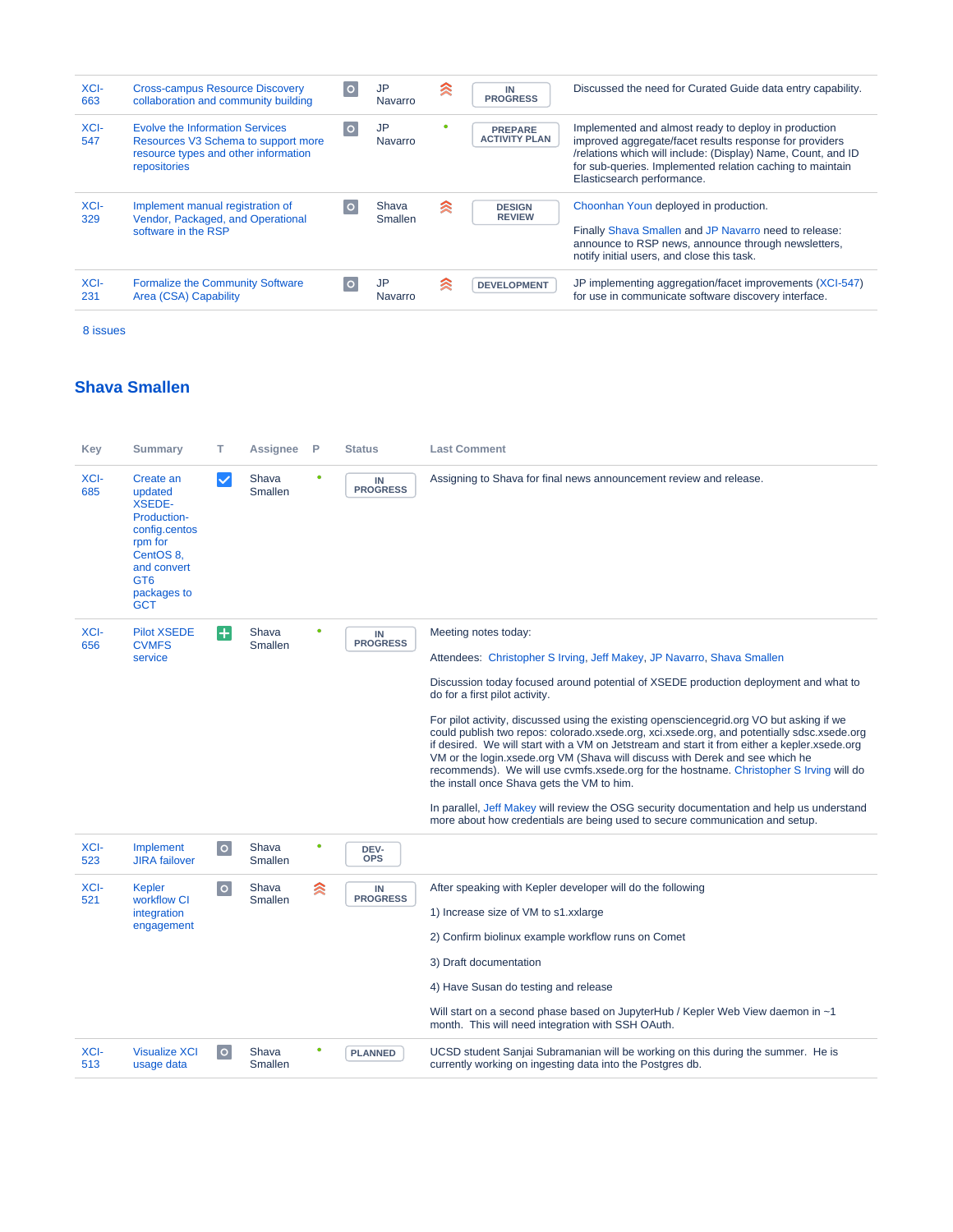| XCI-<br>329 | Implement<br>manual<br>registration of<br>Vendor,<br>Packaged,<br>and<br>Operational<br>software in<br>the RSP                        | $\circ$ | Shava<br>Smallen | ≳ | <b>DESIGN</b><br><b>REVIEW</b>                   | Choonhan Youn deployed in production.<br>Finally Shava Smallen and JP Navarro need to release: announce to RSP news,<br>announce through newsletters, notify initial users, and close this task.                                                                                                                                                                                                                                                                                                                                                                                                                                                                                                                                                                                                                                                                     |
|-------------|---------------------------------------------------------------------------------------------------------------------------------------|---------|------------------|---|--------------------------------------------------|----------------------------------------------------------------------------------------------------------------------------------------------------------------------------------------------------------------------------------------------------------------------------------------------------------------------------------------------------------------------------------------------------------------------------------------------------------------------------------------------------------------------------------------------------------------------------------------------------------------------------------------------------------------------------------------------------------------------------------------------------------------------------------------------------------------------------------------------------------------------|
| XCI-<br>245 | <b>Identify and</b><br>select tools<br>for creating<br>and sharing<br>metadata to<br>enable<br>discovery                              | $\circ$ | Shava<br>Smallen | ≋ | IN<br><b>PROGRESS</b>                            | Got results from Julie on July 8. Shava Smallen emailed Julie and asked her to close out<br>survey and send us any new results. Susan Litzinger will review content next.                                                                                                                                                                                                                                                                                                                                                                                                                                                                                                                                                                                                                                                                                            |
| XCI-<br>183 | Automate<br><b>Globus Auth</b><br>usage reports                                                                                       | $\pm$   | Shava<br>Smallen |   | IN<br><b>PROGRESS</b>                            | UCSD student Justin Lee has completed 3 scripts for this activity and now we need to<br>deploy.                                                                                                                                                                                                                                                                                                                                                                                                                                                                                                                                                                                                                                                                                                                                                                      |
| $XCI-3$     | <b>Document</b><br>how Science<br>Gateways<br>can enable<br>direct end-<br>user-to-<br><b>XSEDE-SP-</b><br>resource file<br>transfers | $\circ$ | Unassign<br>ed   |   | <b>TEST</b><br><b>READINESS</b><br><b>REVIEW</b> | Lee met with Sudhakar at IU (gateway developer) to review the document and his<br>progress on it. We still haven't confirmed that the recommended IGTF server certificate<br>request via XSEDE Help Desk will work because his initial request wasn't properly formed.<br>We submitted a new request and haven't seen the response yet. However, we also<br>discovered that the gateway already had a DN provisioned in XUP for a different X.509<br>certificate: one from CILogon. So we tried that certificate and found that it worked for<br>completing the instructions, at least as far as activating the Stampede2 endpoint. Lee is<br>now checking with Jim Basney to see if we should change the instructions to use a<br>CILogon certificate rather than requesting a one from the XSEDE Help Desk. (It sounds<br>like it would be easier to use CILogon.) |

#### **In Planning**

| Key         | Summary                                                               | T.      | Assignee                | Sub-<br><b>Tasks</b> | Linked<br><b>Issues</b> | <b>Last Comment</b>                                                                                                                              |
|-------------|-----------------------------------------------------------------------|---------|-------------------------|----------------------|-------------------------|--------------------------------------------------------------------------------------------------------------------------------------------------|
| XCI-<br>657 | Documentation for CVMFS client<br>installation                        | $\circ$ | Unassign<br>ed          |                      |                         | Shava Smallen and JP Navarro discussed who will work on this<br>activity.                                                                        |
| XCI-<br>513 | Visualize XCI usage data                                              | $\circ$ | Shava<br><b>Smallen</b> |                      |                         | UCSD student Sanjai Subramanian will be working on this<br>during the summer. He is currently working on ingesting data<br>into the Postgres db. |
| XCI-<br>727 | Document missing XDCDB-related use<br>cases from March 2020 Quarterly | $\circ$ | Unassign<br>ed          |                      | QMA-<br>428             |                                                                                                                                                  |
| XCI-<br>696 | Establish XSEDE branded container<br>spaces                           | $\circ$ | Richard<br>Knepper      |                      |                         |                                                                                                                                                  |
| XCI-<br>346 | New CDP for CAN-01 Run a remote job                                   | $\circ$ | Lee<br>Liming           |                      |                         | This use case was updated as part of XCI-591, and the new<br>links are as follows.                                                               |
|             |                                                                       |         |                         |                      |                         | • Full description (public)                                                                                                                      |

- [Full description \(for review\)](https://software.xsede.org/svn-public/xci/inputs/use-cases/proposed/user/CAN-version-2.0.pdf)
- [Full description \(drafting version\)](https://docs.google.com/document/d/1GDWmwm3h4lGMf7zOrV1SjXB7zS9iDN6TzR8U2YveAgo/edit#heading=h.pn8ht1ji2oqd)

Next steps (same as before):

- 1. Point JP at the new use case draft.
- 2. Start a Google doc with a list of candidate solutions and point JP at it. E.g., SciGaP, Airivata, Kepler, Galaxy, Pegasus (presumably, all of them use SSH)
- 3. Contact SGCI and tell them that RACD is trying to determine the status of CAN-01 and related use cases: we believe that something is satisfying the use cases, but we don't know what it is. Can they help us explain the status of the use cases?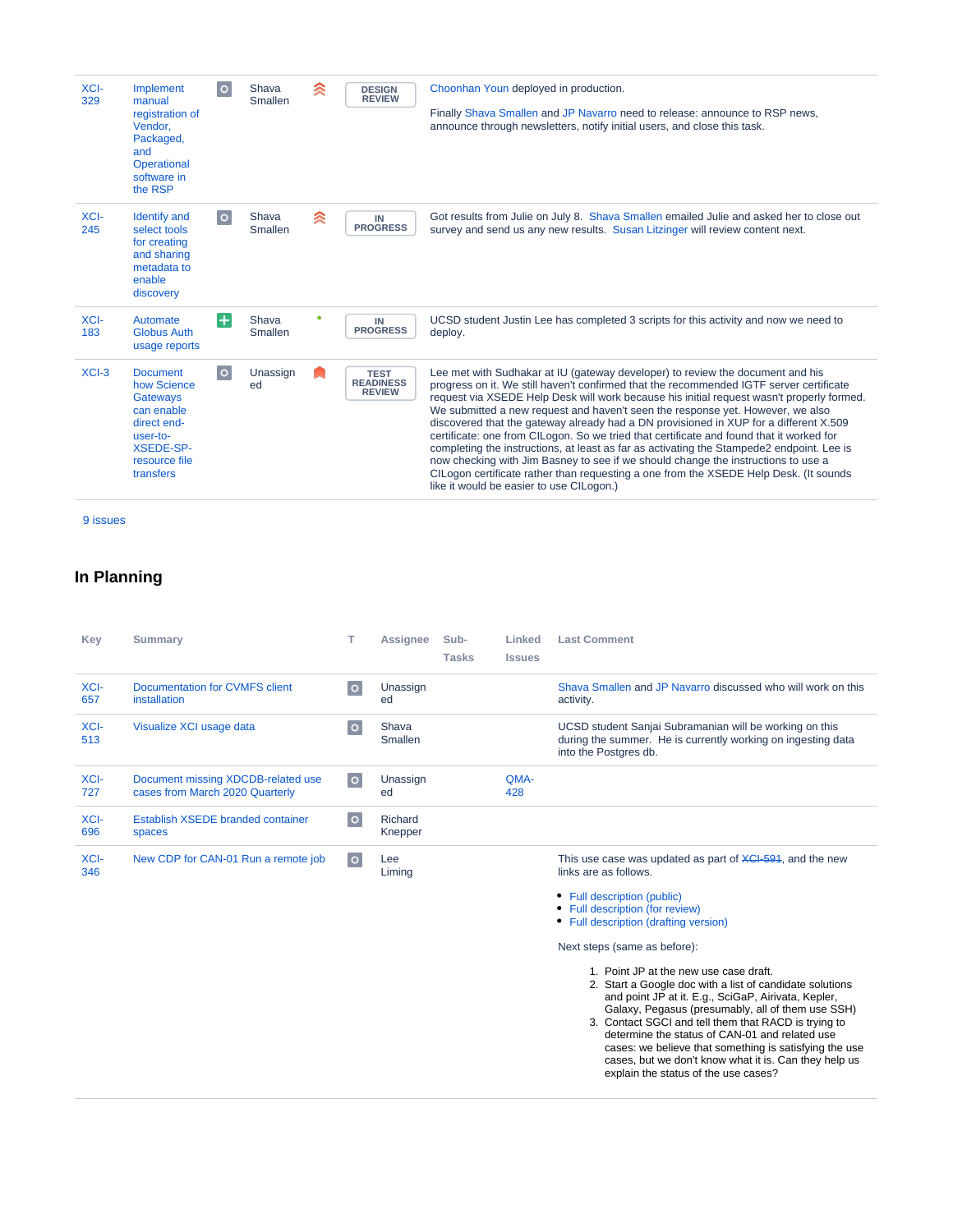| XCI- | CDP update for SGW-4: New approach                |
|------|---------------------------------------------------|
| 416  | for direct large transfer between a               |
|      | gateway user and SPs using gateway<br>credentials |

 $\boxed{\circ}$ Lee Liming

[6 issues](https://jira.xsede.org/secure/IssueNavigator.jspa?reset=true&jqlQuery=project+in+%28%22XSEDE+Cyberinfrastructure+Integration%22%29+and+%28%28status+%3D+Planned+and+issuetype+not+in+%28Meeting%29%29+or+%28issuetype+%3D+%22XCI+Capability+Delivery+Plan%22+and+status+%3D+%22In+Progress%22%29+%29+order+by+updated++++++&src=confmacro)

### **Start Next**

| Key           | т                  | <b>Fix Version(s)</b>                                  | <b>Xsede</b><br><b>Priority</b> | Use<br>Case<br><b>Priority</b> | <b>Xsede Areas</b>                         | Assignee             | <b>Summary</b>                                                                         |
|---------------|--------------------|--------------------------------------------------------|---------------------------------|--------------------------------|--------------------------------------------|----------------------|----------------------------------------------------------------------------------------|
| XCI-<br>492   | $\pm$              | PY9 (Sep '19 - Aug '20)                                | 4.5 XCI<br>Manageme<br>nt       |                                | <b>RACD</b> Integration<br><b>Services</b> | JP<br>Navarro        | Provide a more user friendly use case status view                                      |
| XCI-<br>732   | $\checkmark$       | PY9 (Sep '19 - Aug '20)                                | 4.2 UREP<br>January<br>2019     | High                           | <b>RACD Data</b>                           | <b>JP</b><br>Navarro | Document 90-day post-allocation grace period for<br>data transfers                     |
| XCI-<br>118   | H                  | PY9 (Sep '19 - Aug '20)                                | 4.1 XCI<br>Manageme<br>nt       |                                | <b>RACD Requirements</b><br>Analysis       | <b>JP</b><br>Navarro | <b>Implement Use Case and Delivery Plan discovery</b><br>user interface                |
| XCI-<br>414   | o                  | PY9 (Sep '19 - Aug '20)                                | 4.0 XCI<br>Manageme<br>nt       |                                | RACD Management                            | JP<br>Navarro        | Improve XCI services awareness                                                         |
| XCI-<br>669   | o                  | PY9 (Sep '19 - Aug '20)                                | 4.0 UREP                        | Medium                         | <b>RACD</b> Integration<br><b>Services</b> | Unassign<br>ed       | Readiness assessment for security vulnerability<br>scanning service                    |
| XCI-<br>670   | $\overline{\circ}$ | PY9 (Sep '19 - Aug '20)                                | <b>3.8 UREP</b>                 | Medium                         | <b>RACD</b> Integration<br><b>Services</b> | Unassign<br>ed       | Identify partner(s) for security vulnerability assistance                              |
| XCI-<br>638   | $\checkmark$       | PY9 (Sep '19 - Aug '20)                                | 3.7 UREP                        | Medium                         | <b>RACD</b> Integration<br><b>Services</b> | Shava<br>Smallen     | Explore CVMFS use cases, priority, and potential<br>value                              |
| XCI-<br>671   | $\circ$            | PY9 (Sep '19 - Aug '20)                                | 3.7 UREP                        | Medium                         | <b>RACD Data RACD</b><br>Execution         | Unassign<br>ed       | Coordinate CVMFS support on XSEDE SP resources                                         |
| XCI-<br>411   | $\checkmark$       | PY9 (Sep '19 - Aug '20)                                | 3.6<br>UREP'17                  |                                | <b>RACD Security</b>                       | Lee<br>Liming        | Plan and launch GRP-02, GRP-03 CDP activities                                          |
| <b>XCI-47</b> | $\circ$            | PY7 (Sep '17 - Aug<br>'18), PY9 (Sep '19 -<br>Aug '20) | 3.6<br>UREP'16                  |                                | <b>RACD Security</b>                       | Galen<br>Arnold      | CDP for IDM-03: Change an XSEDE user profile                                           |
| XCI-<br>672   | o                  | PY9 (Sep '19 - Aug '20)                                | <b>3.6 UREP</b>                 | Medium                         |                                            | Unassign<br>ed       | <b>CVMFS repository hosting</b>                                                        |
| XCI-<br>667   | $\pm$              | PY9 (Sep '19 - Aug '20)                                | <b>3.5 UREP</b>                 | Low                            | <b>RACD Execution</b>                      | Unassign<br>ed       | Publish user documentation on how to setup bastion<br>login nodes for virtual clusters |
| XCI-<br>625   | $\pm$              | PY8 (Sep '18 - Aug<br>'19), PY9 (Sep '19 -<br>Aug '20) |                                 |                                | <b>RACD</b> Integration<br><b>Services</b> | Choonha<br>n Youn    | Improve RSP Jetstream and other cloud image<br>discovery                               |
| XCI-4         | $\circ$            | PY9 (Sep '19 - Aug '20)                                | ÷,                              |                                | <b>RACD Data</b>                           | Lee<br>Liming        | Revise CDPs for CAN-2 & ALL related use cases to<br>use GCS distribution               |
| <b>XCI-87</b> | $\bullet$          | PY9 (Sep '19 - Aug '20)                                |                                 |                                | <b>RACD</b> Integration<br><b>Services</b> | JP<br>Navarro        | SP Resource Console should not show Green for no<br>publishing                         |
| XCI-<br>132   | $\checkmark$       | PY9 (Sep '19 - Aug '20)                                | ÷,                              |                                | <b>RACD</b> Integration<br><b>Services</b> | JP<br>Navarro        | Add XCDB API to the XSEDE API documentation                                            |
|               |                    |                                                        |                                 |                                |                                            |                      |                                                                                        |
| XCI-<br>135   | $\left  + \right $ | PY9 (Sep '19 - Aug '20)                                |                                 |                                |                                            | JP<br>Navarro        | Provide Information Services API returning batch<br>system information                 |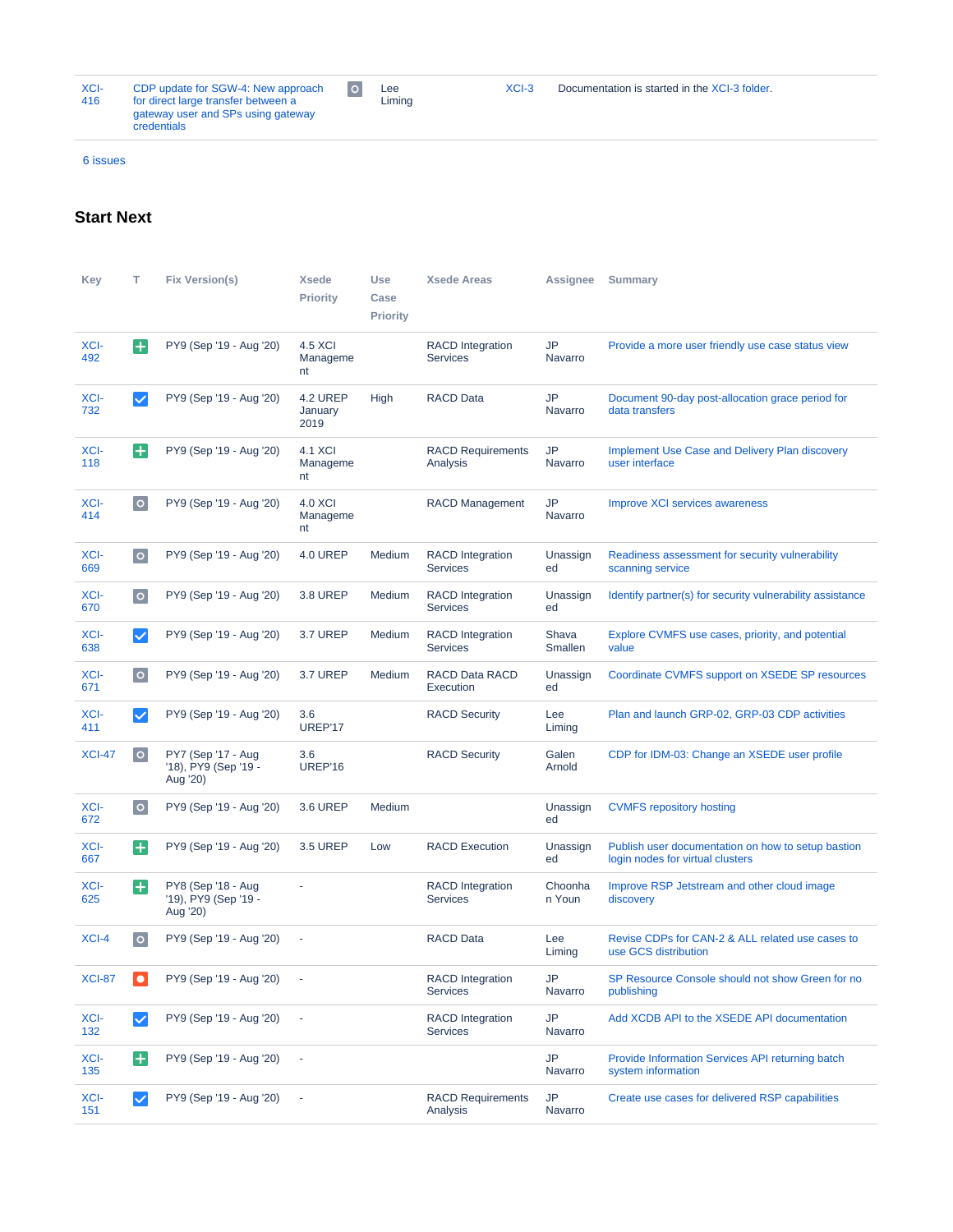| XCI-<br>200 | B                    | PY9 (Sep '19 - Aug '20) |                |      | <b>RACD</b> Integration<br><b>Services</b>                  | JP<br>Navarro        | Analyze GT commands/tools usage at SPs                                                   |
|-------------|----------------------|-------------------------|----------------|------|-------------------------------------------------------------|----------------------|------------------------------------------------------------------------------------------|
| XCI-<br>201 | P.                   | PY9 (Sep '19 - Aug '20) | ×,             |      | <b>RACD</b> Integration<br><b>Services</b>                  | JP<br>Navarro        | Collect Globus toolkit command/tools usage from<br>enterprise services                   |
| XCI-<br>202 | l٩.                  | PY9 (Sep '19 - Aug '20) | ÷,             |      | <b>RACD</b> Integration<br><b>Services</b>                  | JP<br>Navarro        | Analyze GT commands/tools and service usage by<br><b>Gateways</b>                        |
| XCI-<br>403 | o                    | PY9 (Sep '19 - Aug '20) | ÷,             |      | <b>RACD Requirements</b><br>Analysis                        | Eric Blau            | Use case and CDP for existing CPU and GPU<br>information publishing and discovery        |
| XCI-<br>491 | $\left  + \right $   | PY9 (Sep '19 - Aug '20) | ÷,             |      | <b>RACD</b> Integration<br><b>Services</b>                  | Rob<br>Light         | Enable SPs to provide researchers instructions for<br>requesting and using CSAs          |
| XCI-<br>499 | $\blacktriangledown$ | PY9 (Sep '19 - Aug '20) | ÷,             | High | <b>RACD</b> Integration<br><b>Services</b>                  | Lee<br>Liming        | <b>OAuth-SSH User Documentation for XUP</b>                                              |
| XCI-<br>510 | $\checkmark$         | PY9 (Sep '19 - Aug '20) |                |      |                                                             | Unassign<br>ed       | Produce semi-annual community update of upcoming<br>XCI deliverables, Spring 2019        |
| XCI-<br>570 | $\checkmark$         | PY9 (Sep '19 - Aug '20) | ×,             |      | <b>RACD</b> Integration<br><b>Services</b>                  | Unassign<br>ed       | Configure sendmail on information services servers                                       |
| XCI-<br>579 | $\bullet$            | PY9 (Sep '19 - Aug '20) | ×,             |      | <b>RACD</b> Integration<br><b>Services</b>                  | Unassign<br>ed       | Manually registered RSP software doesn't have a<br>provider                              |
| XCI-<br>580 | $\checkmark$         | PY9 (Sep '19 - Aug '20) | ×,             |      | <b>RACD Data RACD</b><br>Requirements<br>Analysis           | Lee<br>Liming        | Draft dataset sharing use cases based on IEEE<br>DataPort capabilities                   |
| XCI-<br>583 | $\checkmark$         | PY9 (Sep '19 - Aug '20) |                |      | <b>RACD Management</b><br><b>RACD Security</b>              | JP<br>Navarro        | Translator script from Globus Auth native usage<br>format to XSEDE standard usage format |
| XCI-<br>584 | $\checkmark$         | PY9 (Sep '19 - Aug '20) | ×,             |      | <b>RACD Management</b><br><b>RACD Security</b>              | Lee<br>Liming        | Automatic monthly ingest for Globus Auth usage data                                      |
| XCI-<br>585 | Ŧ                    | PY9 (Sep '19 - Aug '20) | ×,             |      |                                                             | Unassign<br>ed       | Pull XSEDE Globus endpoints from Globus Transfer<br>instead of IPF                       |
|             |                      |                         |                |      |                                                             |                      |                                                                                          |
| XCI-<br>608 | $\checkmark$         | PY9 (Sep '19 - Aug '20) |                | High | <b>RACD</b> Integration<br><b>Services RACD</b><br>Security | Lee<br>Liming        | Security design review for OAuth-SSH server<br>deployment                                |
| XCI-<br>613 | $\checkmark$         | PY9 (Sep '19 - Aug '20) | ×,             |      |                                                             | <b>JP</b><br>Navarro | Enhance RabbitMQ node resilience by moving<br>mnesia directory to a new disk             |
| XCI-<br>636 | o                    | PY9 (Sep '19 - Aug '20) |                |      |                                                             | Unassign<br>ed       | Update status of use case CAN-03                                                         |
| XCI-<br>666 | $\circ$              | PY9 (Sep '19 - Aug '20) | ×,             |      | <b>RACD</b> Integration<br><b>Services</b>                  | Unassign<br>ed       | Load containers and container spaces into the<br>Resource Catalog V3 to enable discovery |
| XCI-<br>681 | $\pm$                | PY9 (Sep '19 - Aug '20) | $\sim$         |      | <b>RACD</b> Integration<br><b>Services</b>                  | JP<br>Navarro        | <b>Implement Information Services API regression</b><br>testing                          |
| XCI-<br>687 | l٩.                  | PY9 (Sep '19 - Aug '20) | ×,             |      | <b>RACD</b> Integration<br><b>Services</b>                  | David<br>Hart        | RDR document use cases                                                                   |
| XCI-<br>688 | $\checkmark$         | PY9 (Sep '19 - Aug '20) |                |      | <b>RACD</b> Integration<br><b>Services</b>                  | JP<br>Navarro        | Convert info.xsede.org web/API usage into standard<br>format                             |
| XCI-<br>689 | B                    | PY9 (Sep '19 - Aug '20) | ×,             |      | <b>RACD</b> Integration<br><b>Services</b>                  | JP<br>Navarro        | Display logged in user information on RSP pages                                          |
| XCI-<br>697 | o                    | PY9 (Sep '19 - Aug '20) | $\blacksquare$ |      |                                                             | Unassign<br>ed       | Create and publish initial XSEDE user containers and<br>templates/recipes                |
| XCI-<br>698 | $\circ$              | PY9 (Sep '19 - Aug '20) | ä,             |      | <b>RACD</b> Integration<br><b>Services</b>                  | Eric Blau            | Implement RSP container and container space<br>discovery                                 |
| XCI-<br>710 | $\bullet$            | PY9 (Sep '19 - Aug '20) | ÷,             |      | <b>RACD</b> Integration<br><b>Services</b>                  | Unassign<br>ed       | Improve Information Services router information<br>quality checks                        |
| XCI-<br>711 | $\pm$                | PY9 (Sep '19 - Aug '20) |                |      | <b>RACD</b> Integration<br><b>Services</b>                  | Unassign<br>ed       | Improve Information Services router failure<br>monitoring                                |